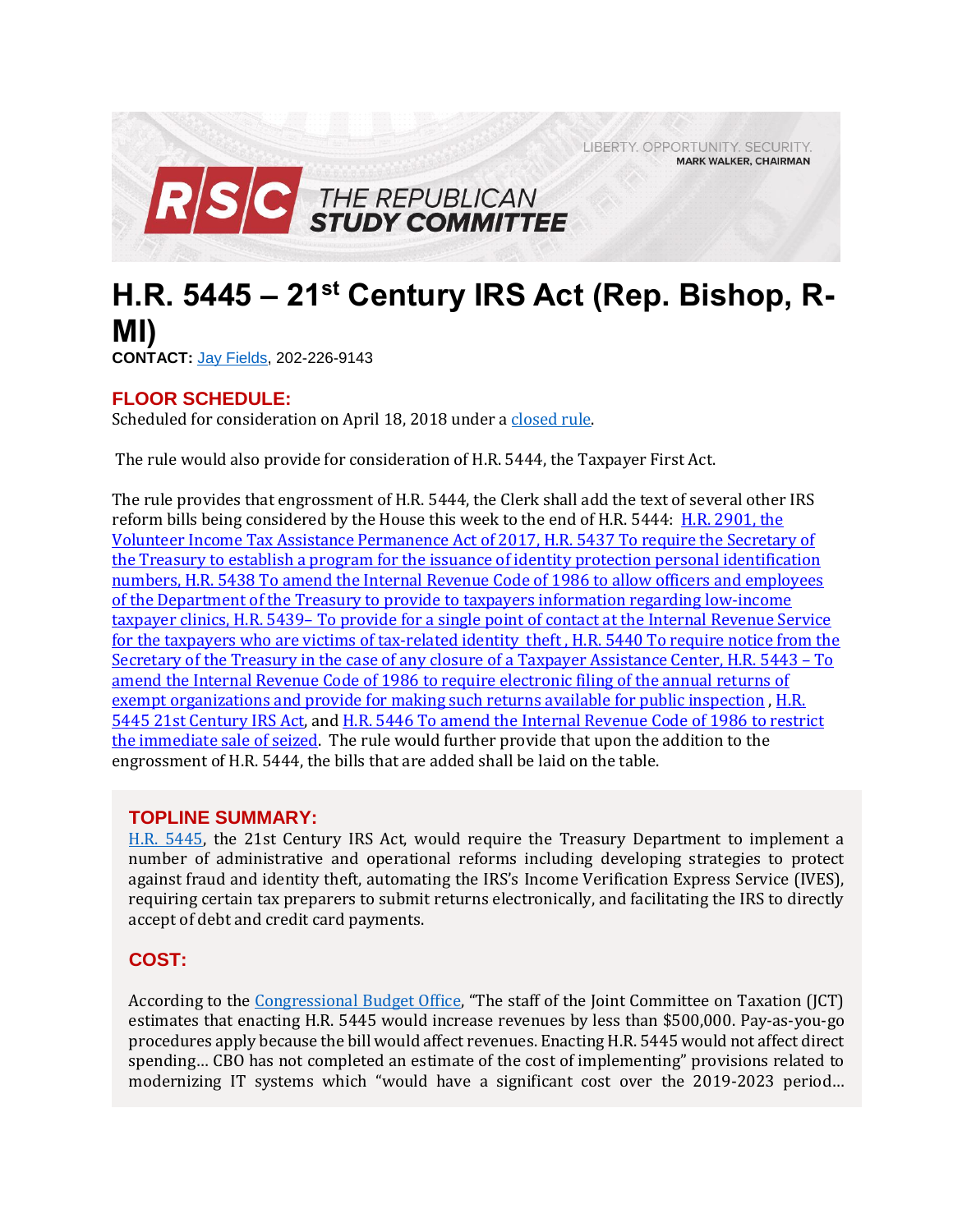According to the IRS, most of the provisions in the bill regarding fraud and identity theft would codify current IRS policies and practices and implementing them would have no significant cost."

## **CONSERVATIVE CONCERNS:**

- **Expand the Size and Scope of the Federal Government?** No.
- **Encroach into State or Local Authority?** No.
- **Delegate Any Legislative Authority to the Executive Branch?** No.
- **Contain Earmarks/Limited Tax Benefits/Limited Tariff Benefits?** No.

## **DETAILED SUMMARY AND ANALYSIS:**

## **TITLE I—CYBERSECURITY AND IDENTITY PROTECTION**

The bill would direct the Department of the Treasury to work with the public and the entities in the private sector in order to enhance methods to protect taxpayers from identity theft tax refund fraud.

The bill would require the Electronic Tax Administration Advisory Committee to recommend to the Secretary of the Treasury methods by which the Treasury can prevent identity theft and refund fraud.

The bill would authorize the Treasury to participate in the Identity Theft Tax Return Fraud Information Sharing and Analysis Center (ISAC). According to the [Committee Report](https://www.congress.gov/115/crpt/hrpt638/CRPT-115hrpt638.pdf), "The ISAC is a secure, web-based venue for States, industry and the IRS to share and exchange information. The ISAC enables the IRS and the States to work together with external third parties to serve as an early warning system for tax refund fraud, identity theft schemes, and cybersecurity issues."

The bill would direct that federal or state agencies conduct period on-site inspections of government contractors that are authorized to receive federal returns and related information. A review would have to happen at least once every three years under the bill.

The bill would require the Treasury to report on its use, and potential improvements to its use, of electronic platforms to accept payment of taxes.

#### **TITLE II—DEVELOPMENT OF INFORMATION TECHNOLOGY**

The measure would formally codify the existing position of Chief Information Officer within the IRS. The Chief Information Officer would be responsible for creating a multiyear strategic plan for the information technology needs of the IRS.

Under the bill, the Treasury would have to develop online accounts to provide services to taxpayers for making payment of taxes, sharing documentation, and addressing and correcting issues. The Treasury would also have to develop an online method for people to file 1099 forms.

#### **TITLE III—MODERNIZATION OF CONSENT-BASED INCOME VERIFICATION SYSTEM**

The bill would automate the IRS's Income Verification Express Service (IVES), which is typically used by lenders to verify applicant income. Presently, requests for verification have to be approved via fax. The bill would allow the IRS to collect fees for the service.